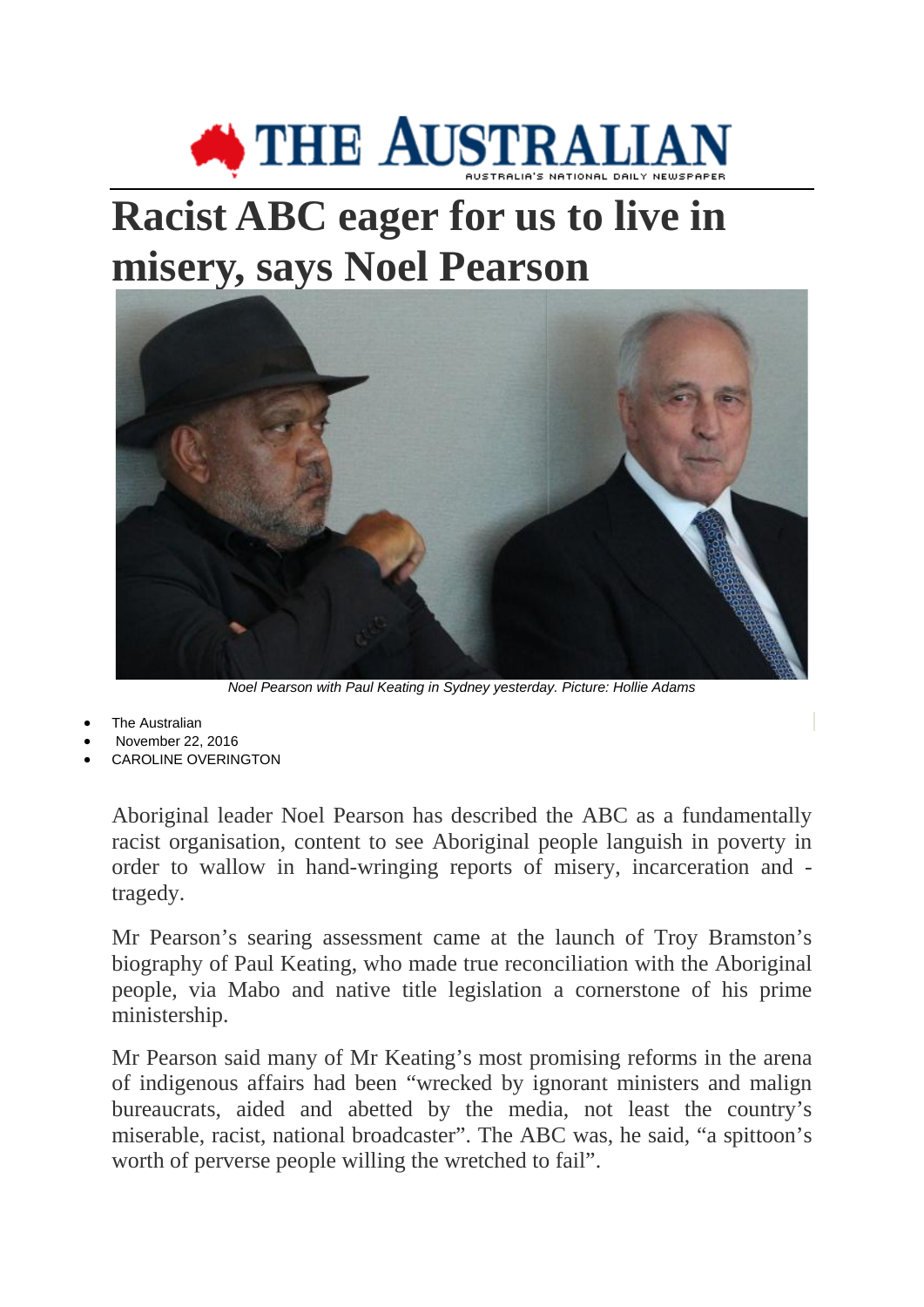"They need blacks to remain alienated and incarcerated, leading short lives of grief and tribulation because if it were not so, against whom would they direct their soft bigotry of low expectations?" he said.

"About whom could they report of misery and bleeding tragedy?" He said that between the ABC on the Left and *Quadrant* on the Right lies "the common ground of mutual racism".

He praised Mr Keating's staunch advocacy for the Aboriginal people, based on true recognition and empowerment, even as Mr Keating's opponent "sought to cast us as a black albatross around his electoral throat".

He said Mr Keating's commitment never wavered "because it was the right thing for the nation".

In a statement, an ABC spokesman denied the claims, saying the national broadcaster "provides more coverage of indigenous issues and has a broader indigenous staffing profile than any other Australian media outlet".

"It has given an extended platform and broad audiences to a range of indigenous commentators including Noel Pearson, Josephine Cashman (and) Marcia Langton," he said.

The statement acknowledged the ABC's willingness to "canvass issues like welfare dependency, alcohol abuse and violence against women" but said the ABC "covers the everyday experiences of indigenous communities and provides a range of programs to give voices to indigenous Australians and showcase their achievements".

The statement also cited "award-winning series *Redfern Now* and *Gods of Wheat Street* and the recent hiring of journalist Stan Grant, whom Mr Pearson has described as 'speaking for black Australia'."

Mr Pearson praised Bramston's biography, *Paul Keating: The Big Picture Leader*, and its subject, as well as Mr Keating's oratorical majesty, as evidenced by his Redfern speech, and the ode to the Unknown Soldier, which is widely regarded as one of Australia's greatest speeches.

The book includes Mr Keating's pitch for the prime ministership, delivered in an interview with the journalist Laurie Oakes in 1991.

"I can provide better government in terms of direction, strategy, esprit de corps, enthusiasm," Mr Keating said, adding: "And, dare I say it, where necessary, a touch of excitement."